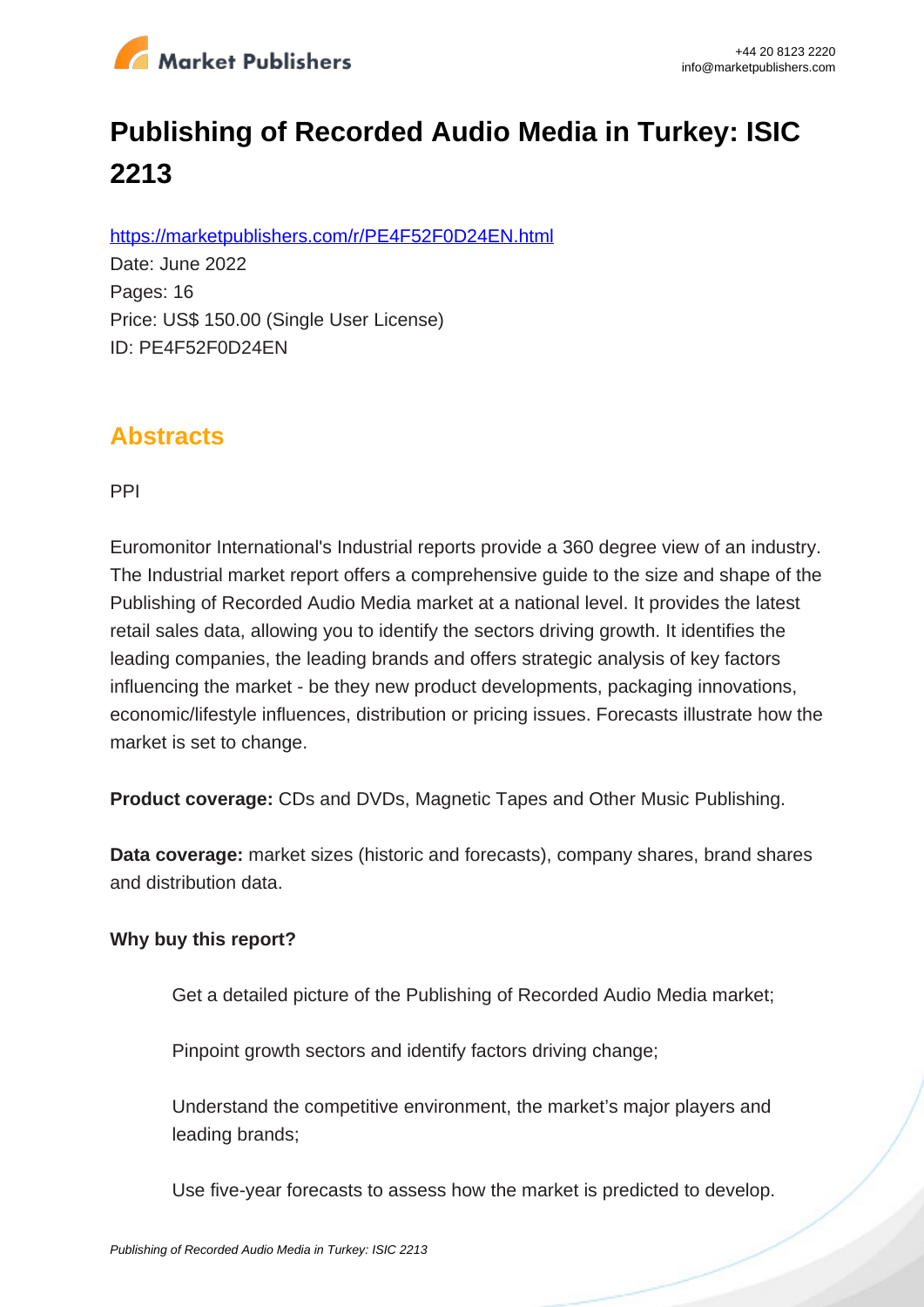

Euromonitor International has over 40 years' experience of publishing market research reports, business reference books and online information systems. With offices in London, Chicago, Singapore, Shanghai, Vilnius, Dubai, Cape Town, Santiago, Sydney, Tokyo and Bangalore and a network of over 800 analysts worldwide, Euromonitor International has a unique capability to develop reliable information resources to help drive informed strategic planning.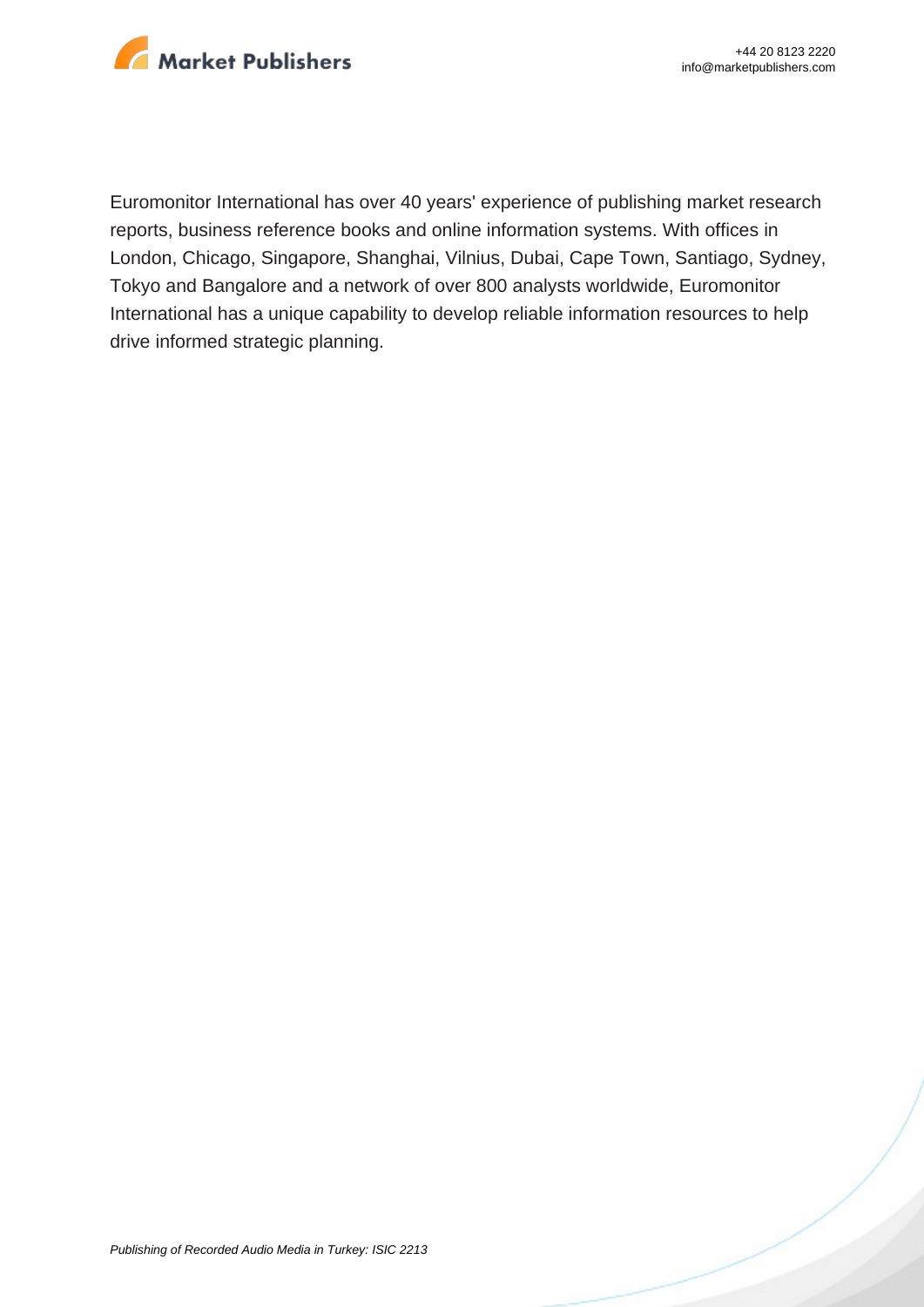

## **Contents**

PUBLISHING OF RECORDED AUDIO MEDIA IN TURKEY: ISIC 2213 **HEADLINES** INDUSTRY OVERVIEW PRODUCTION SCORECARD Summary 1 Scorecard of Production Pillar 2021 CHART 1 Production Value Regional Comparison 2021 CHART 2 Production Value per Capita Regional Comparison 2021 CHART 3 Production Value Growth Regional Comparison 2016-2026 CHART 4 Production Value 2016-2026 CHART 5 Production Value by Category 2016-2021 CHART 6 Production Value by Category 2021-2026 CHART 7 Production Value per Employee 2016-2021 CHART 8 Exports 2016-2021 CHART 9 Exports Regional Comparison 2021 COST STRUCTURE CHART 10 Cost Structure 2016-2021 CHART 11 Profit and Profit Margin 2016-2021 CHART 12 Average Salary 2016-2021 CHART 13 Labour Costs and Employee Productivity Comparison 2016-2021 FIRMOGRAPHICS CHART 14 Top Companies' Ranking 2016-2021 and % of Production Value 2021 MARKET OVERVIEW CONSUMPTION SCORECARD Summary 2 Scorecard of Consumption 2021 CHART 15 Market Size Regional Comparison 2021 CHART 16 Market Size per Capita Regional Comparison 2021 CHART 17 Market Size Growth Regional Comparison 2016-2021 CHART 18 Market Structure by Buyer 2016-2021 CHART 19 Market Structure 2016-2021 CHART 20 Market Structure by Category 2016-2021 CHART 21 Imports 2016-2021 CHART 22 Imports Regional Comparison 2021 ATTRACTIVENESS INDEX CHART 23 Attractiveness Index in Selected Industries 2021 ECONOMIC CONTEXT AND LABOUR MARKET Summary 3 Economic Context and Labour Market 2021